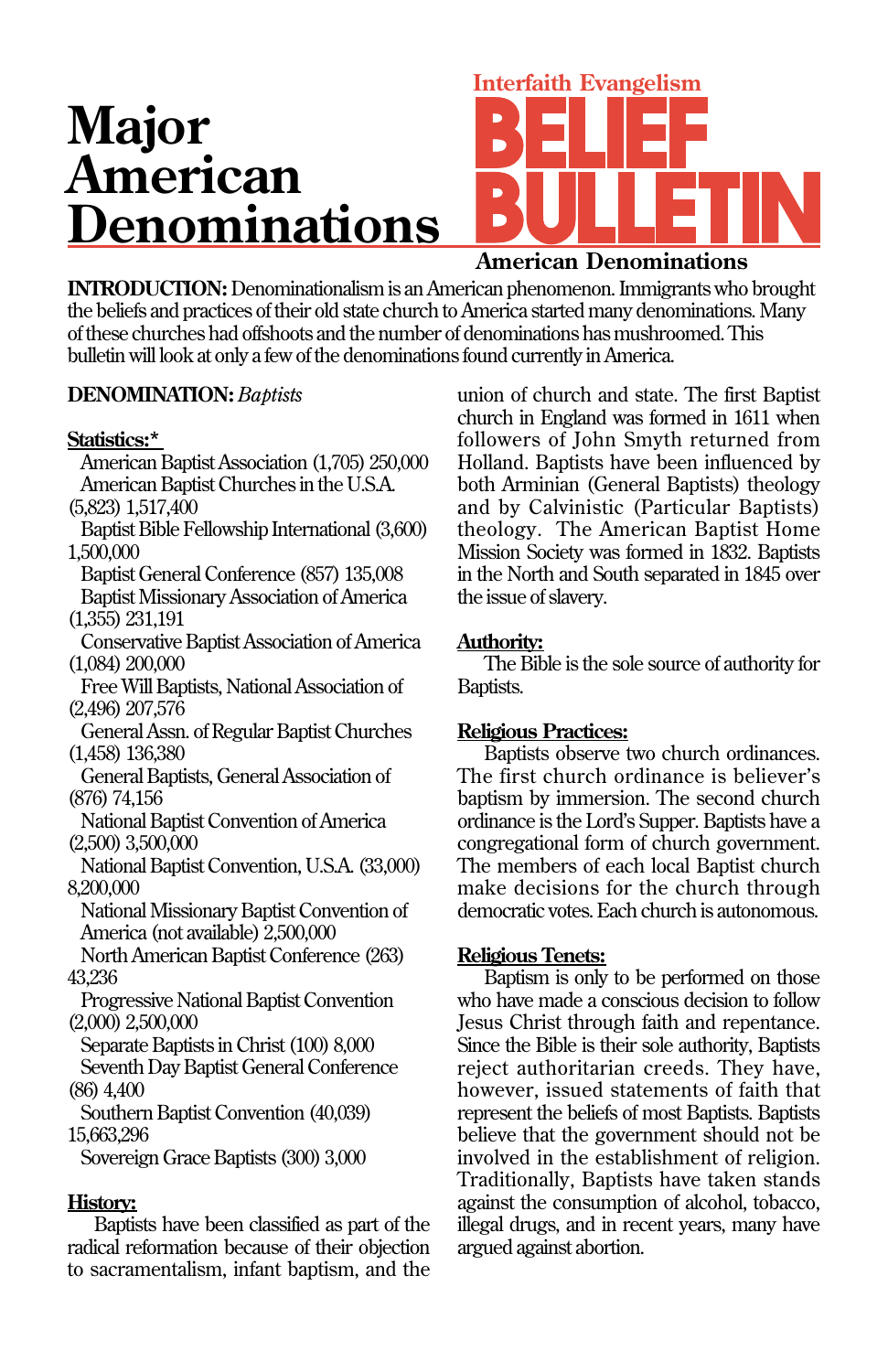**DENOMINATION:** *Churches of Christ (Disciples of Christ)*

#### **Statistics:**

Christian Church (Disciples of Christ) (4,036) 929,725

Churches of Christ (13,020) 1,655,000

#### **History:**

Churches of Christ grew out of the Disciples of Christ movement that began in the early nineteenth century. They are part of the Restoration Movement that Thomas Campbell and his son, Alexander, helped establish. In 1832, they united with many of the followers of Barton Stone and later became known as the Disciples of Christ. In the early twentieth century, some Disciples of Christ felt their movement had drifted away from its original purpose. In 1906, a group led by David Lipscomb asked Federal census takers not to list Churches of Christ with the Disciples of Christ. This marked the beginning of Churches of Christ as a distinct group from the Disciples of Christ.

# **Authority:**

The Churches of Christ claim the Bible as their sole authority. Their byword is "Where the Scriptures speak, we speak; where the Scriptures are silent, we are silent."

# **Religious Practices:**

The Lord's Supper is one of the three elements central in Churches of Christ worship. The other two elements are preaching and believer's baptism by immersion in a Church of Christ. They observe the Lord's Supper each week. Churches of Christ have a congregational form of church government. Each local church is autonomous and self-governing. They have no formal denomination structure beyond the local church. The Churches of Christ do not view themselves as a denomination. They claim to observe no rituals that were not practiced in the first century church. Those associated with the Churches of Christ reject the use of instruments in worship.

# **Religious Tenets:**

They are Arminian in their theology. They believe people are free to accept or reject God's offer of salvation. Each person must cooperate

with God's offer through his or her own response of faith, repentance, and baptism. Many understand faith as an intellectual acceptance of the biblical facts about Jesus. Churches of Christ teach that baptism by immersion for believers is essential for the remission of sins and is necessary for salvation. They believe that Christians may sin in such a way that they lose their salvation.

# **DENOMINATION:** *Eastern Orthodox*

# **Statistics:**

Albanian Orthodox Diocese of America (2) 1,875

American Carpatho-Russian Orthodox Greek 19,321

Antiochian Orthodox Christian Archdiocese of 300,000

Apostolic Catholic Assyrian Church of the East, 120,000

Armenian Apostolic Church of America (28) 180,000

Armenian Church of America, Diocese of the (72) 414,000

Bulgarian Eastern Orthodox Church (9) 1,100

Coptic Orthodox Church (85) 180,000

Greek Orthodox Archdiocese of North and South America (535) 1,950,000

Orthodox Church in America (600) 2,000,000

Romanian Orthodox Episcopate of America (37) 65,000

Serbian Orthodox Church in United States and Canada (68) 67,000

Syrian Orthodox Church of Antioch (Archdiocese of the United States and Canada) (17) 32,500

True Orthodox Church of Greece (SOMC), American Exarchate (9) 1,080

#### **History:**

The Orthodox Church traces its origin to the establishment of the Christian Church on the Day of Pentecost. They separated from the western Latin Church in A.D. 1054.

# **Authority:**

Scriptures and sacred Tradition, especially as recorded in the writings of the Church Fathers.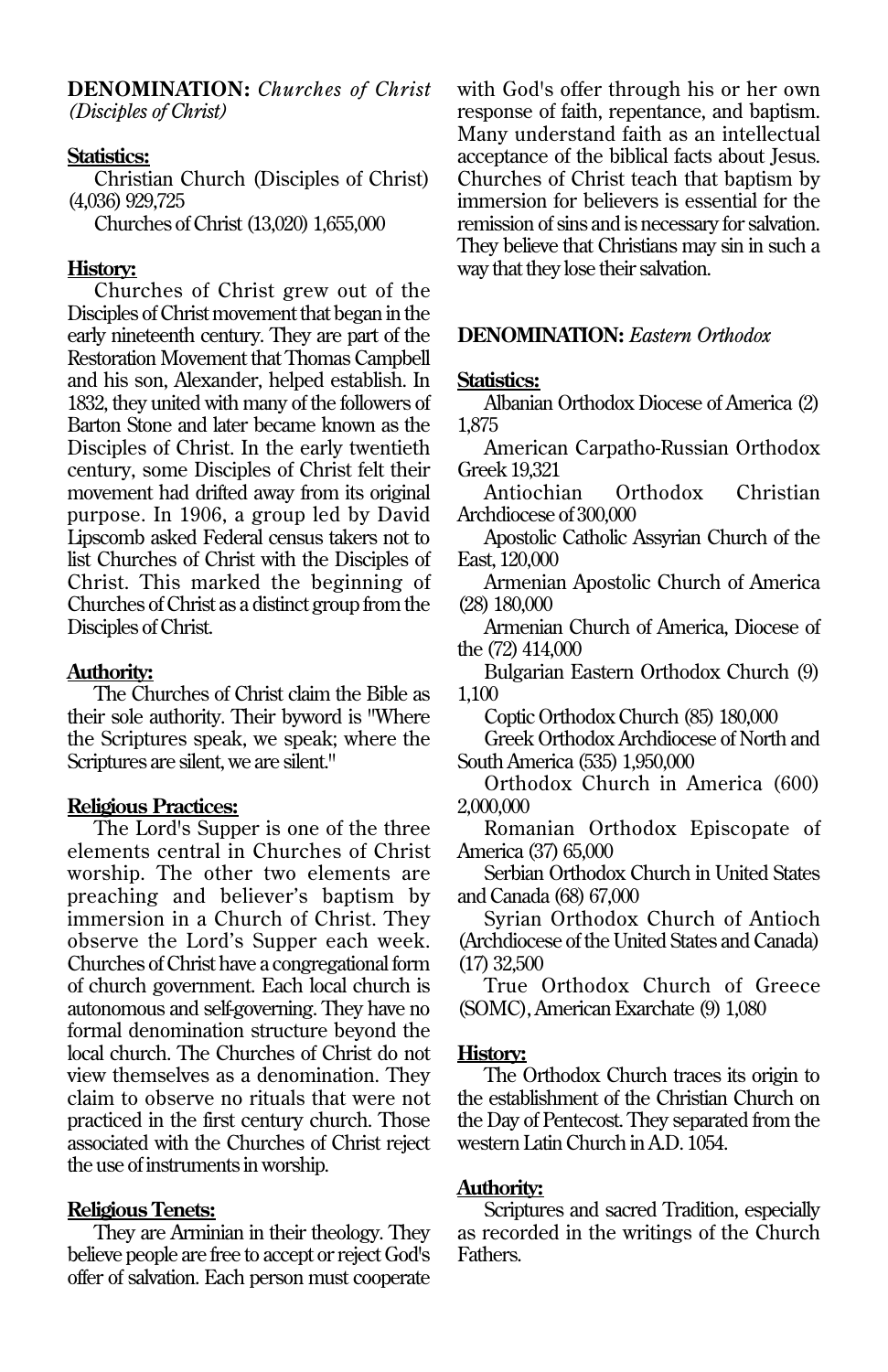# **Religious Practices:**

The Orthodox Church recognizes seven sacraments or mysteries. The sacraments of the Orthodox Church are the Eucharist, baptism, chrismation, ordination, penance, marriage, and holy oil for the sick. They believe that the elements of the sacraments become grace filled through the power of the Holy Spirit. Icons are used because they reject statues as religious objects. Orthodox clergy may marry before ordination.

# **Religious Tenets:**

The Orthodox Church rejects both the supremacy of the Bishop of Rome as well as his papal infallibility. Mary's immaculate conception is rejected because of their opposition to the doctrine of original sin. The perpetual virginity of Mary is affirmed, as well as her bodily assumption. She is also given the title "Mother of God." They also reject the Roman Catholic doctrine of the filioque that states the Holy Spirit proceeds from the Father and the Son. Instead, the Orthodox Church maintains that the Holy Spirit proceeds only from the Father.

**DENOMINATION:** *Episcopal Church ( a branch of the Anglican Church communion)*

#### **Statistics:**

(7,388) 2,504,682

# **History:**

The Anglican Church originated when Henry VIII separated the English Church from Rome. The Episcopal Church, distinct from the Church of England, came into existence after the American Revolution. In 1988, the Episcopal Church began ordaining women to the priesthood.

# **Authority:**

The Episcopal Church believes the Bible is divinely inspired. The Nicene and Apostles' Creeds are accepted.

# **Religious Practices:**

Two main sacraments of the Episcopal church are baptism and the Eucharist. Infants are baptized and several modes of baptism are acceptable. The Episcopal Church consists of a union of autonomous dioceses and each diocese elects a bishop as its religious leader. Each parish elects a rector who oversees the local congregation. The worship service follows the Book of Common Prayer, with the most important part of the service being the Eucharist. The Episcopal Church has great diversity in its worship. Some churches are liturgical with a complex ritual, while other churches are more informal.

#### **Religious Tenets:**

While the Episcopal Church accepts the Bible and the historic creeds of the church, it gives members freedom in doctrinal beliefs. The use of the Book of Common Prayer in worship is stressed more than the acceptance of particular beliefs.

# **DENOMINATION:** *Lutherans*

#### **Statistics:**

Apostolic Lutheran Church of America (60) 7,700

Church of the Lutheran Brethren of America (119) 25,548

Church of the Lutheran Confession (71) 8,864

Conservative Lutheran Association (8) 1,047

Estonian Evangelical Lutheran Church (23) 3,989

Evangelical Lutheran Church in America (10,955) 5,190,489

Evangelical Lutheran Synod (128) 25,379

Free Lutheran Congregations, Association of (234) 30,769

Latvian Evangelical Lutheran Church in America (55) 12,446

Lutheran Church—Missouri Synod (6,148) 2,596,927

Lutheran Churches, American Association of (94) 22,061

Protestant Conference (Lutheran) (7) 1,150 Wisconsin Evangelical Lutheran Synod (1,252) 412,478

# **History:**

Lutheranism began in 1517 with the religious revolution begun by Martin Luther in Wittenberg, Germany. Luther's followers became numerous in Germany and Scandinavia. As people from these countries came to America they established Lutheran churches.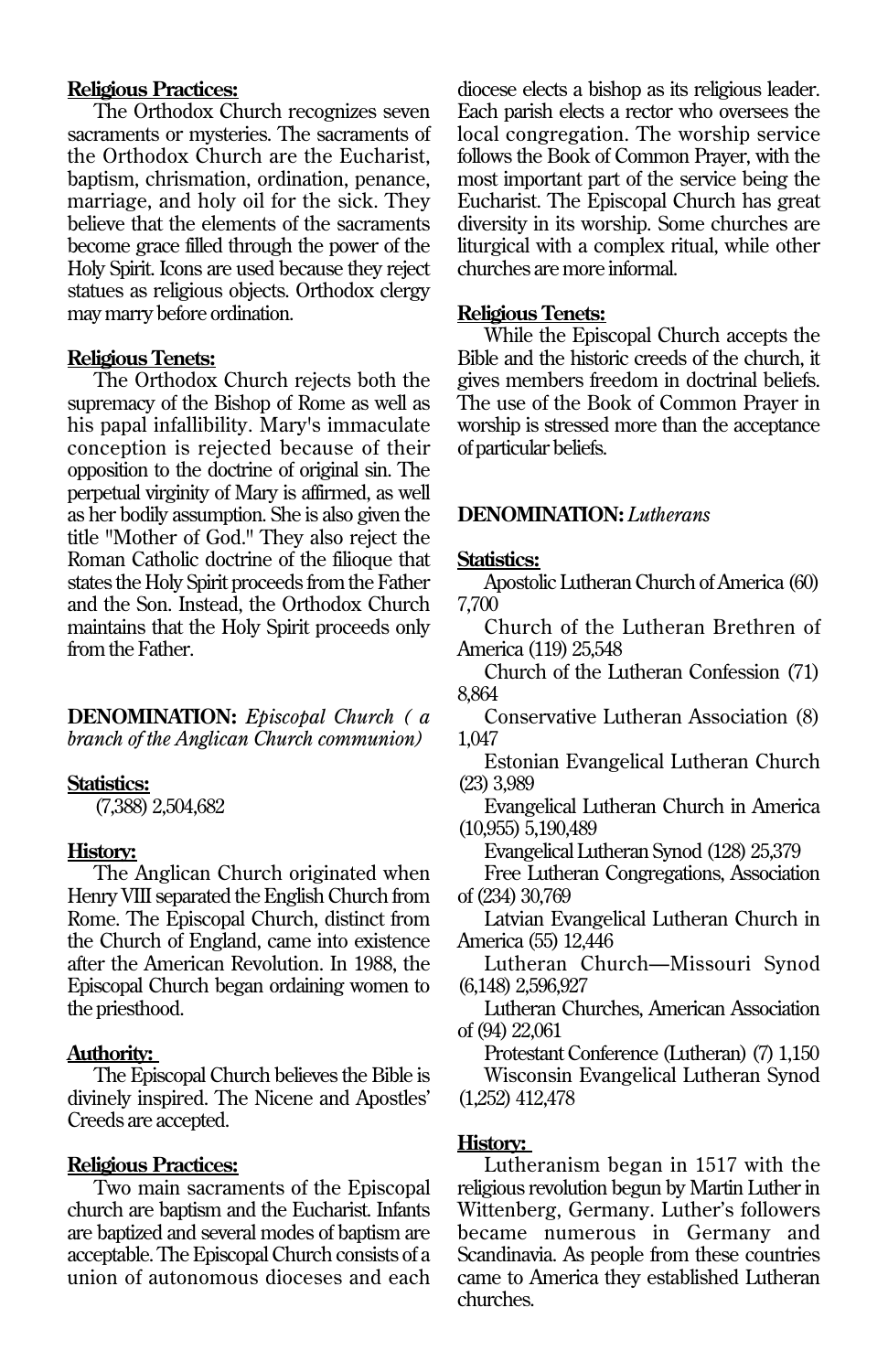# **Authority:**

One of the key differences between Luther and the Roman Catholic Church was the issue of authority. Luther argued that the Scripture was the sole authority for determining belief and practice. The 1580 Book of Concord is the normative statement of Lutheran beliefs.

#### **Religious Practices:**

Baptism is necessary for spiritual regeneration. The sacramental view of the Lord's Supper is retained but transubstantiation is rejected. There is diversity among Lutherans in church government. They range from congregational to Episcopal in church government. There is no uniform liturgy among Lutherans. The altars and vestments from Catholicism have been retained. The preaching of the Word is considered the most important part of the worship service.

#### **Religious Tenets:**

Traditionally, Lutherans have believed in the sufficiency of Scripture alone as the guide to religious truth. They have also emphasized that redemption comes through faith alone and that the church sacraments are only helps to faith. Luther rejected the Catholic doctrine of transubstantiation. Transubstantiation claims that the elements of the Lord's Supper literally become the body and blood of Jesus during the Eucharist, though their outward or physical characteristics do not change. Luther instead advocated consubstantiation to describe the Lord's Supper. This view argues that the elements are conjoined with the body and blood of Christ.

# **DENOMINATION:** Methodist

# **Statistics:**

African Methodist Episcopal Church (8,000) 3,500,000

African Methodist Episcopal Zion Church (3,098) 1,230,842

Allegheny Wesleyan Methodist Connection (120) 2,056

Evangelical Methodist Church (132) 8,500 Free Methodist Church of North America (1,068) 74,707

Fundamental Methodist Church (12) 787 Primitive Methodist Church, U.S.A. (79) 7,298

Southern Methodist Church (126) 7,876

United Methodist Church (36,559) 8,584,125

The Wesleyan Church (U.S.A.) (1,624) 115,867

# **History:**

In 1729, a group of students at Oxford University in England began meeting together for methodical prayer and Scripture reading. They were called Methodists because of their methodical approach towards prayer and Bible study. Methodism as a popular religious movement began in 1738 when John and Charles Wesley began evangelistic preaching. The Wesleys were ordained ministers of the Church of England. Their followers in America became an independent denomination after the American Revolution.

#### **Authority:**

Methodist beliefs are derived from Scripture as enlightened by tradition, personal experience, and reason.

#### **Religious Practices:**

Methodists have two sacraments which they believe are symbols and pledges of God's love: baptism and communion (Lord's Supper). Methodists practice infant baptism. The Lord's Supper is a memorial of the suffering and death of Jesus Christ. Methodists have an Episcopal form of church government that is similar in many ways to the organization of the federal government. United Methodists, for example, have the General Conference as their top legislative body, with the nine members of their Judicial Council functioning as a supreme court. The Council of Bishops of the United Methodist Church acts as an executive branch. There is a variety of worship styles among Methodists.

#### **Religious Tenets:**

Methodists are Arminian in theology following the teachings of John Wesley. They believe that God's prevenient grace precedes salvation and makes it possible for the sinner to respond to the gospel. Methodists also believe that it is possible for Christians to sin in such a way that they lose their salvation.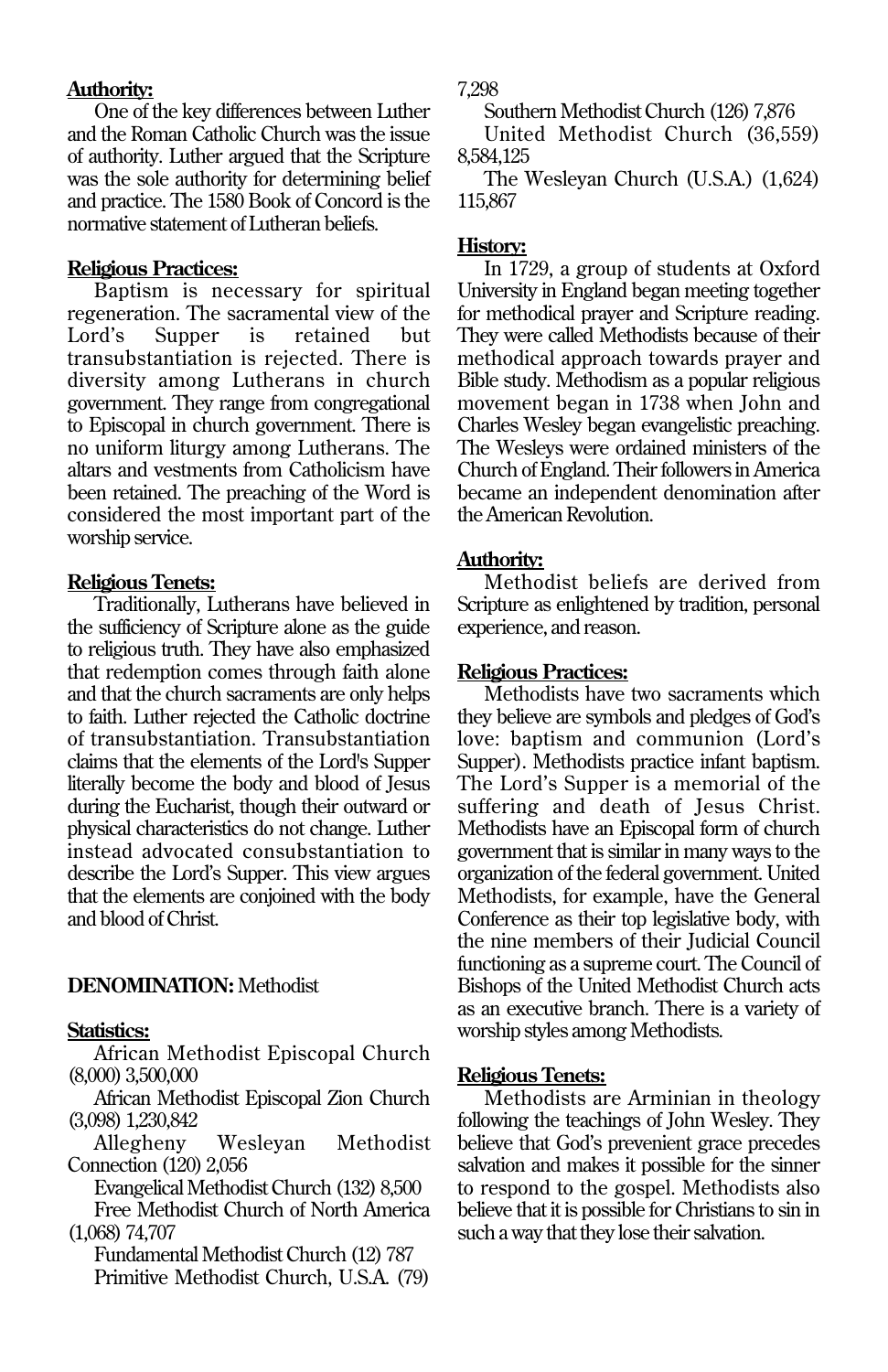# **DENOMINATION:** *Pentecostals*

#### **Statistics:**

Apostolic Faith Mission (Portland, OR) (54) 4,500

Apostolic Faith Mission Church of God (28) 11,000

Apostolic Overcoming Holy Church of God (160) 12,369

Assemblies of God (11,823) 2,387,982

Bible Church of Christ (6) 6,850

Church of God (Cleveland, Tenn.) (6,060) 753,230

Church of God in Christ (15,300) 5,499,875

Church of God of Prophecy (1,961) 72,859

Congregational Holiness Church (190) 2,468

Church of the Foursquare Gospel (1,710) 222,658

Open Bible Standard Churches (361) 45,988

Pentecostal Assemblies of the World (1,760) 1,000,000

Pentecostal Church of God (1,224) 119,200

Pentecostal Free Will Baptist Church (163) 18,500

United Pentecostal Church International (3,730) 550,000

# **History:**

The first contemporary instance of speaking in tongues occurred in 1901 in Topeka, Kan., under the ministry of Charles Parham. In 1906, speaking in tongues broke out among the followers of William J. Seymour in Los Angeles, Calif. They rented a building on Azusa Street and quickly grew, attracting much attention. From this group, the modern day practice of speaking in tongues spread across the world. The term "Pentecostalism" refers to a broad movement of groups concerned with speaking in tongues and Holiness.

# **Authority:**

The Scripture, and in some cases new revelations given by the Holy Spirit.

# **Religious Practices:**

Baptism by the Holy Spirit, as evidenced by speaking in tongues, is sought by Pentecostals. Most Pentecostal groups observe baptism (usually by immersion) and the Lord's Supper. There is diversity in church government among Pentecostal groups, but many are congregational. The worship style is very spontaneous and informal, and speaking in tongues will often occur during Pentecostal worship services.

#### **Religious Tenets:**

Pentecostals believe that all of the gifts of the Holy Spirit mentioned in the Bible are active and present in the church today. They claim that the Baptism of the Holy Spirit is manifested by speaking in tongues. Pentecostals tend to be Arminian in theology with an emphasis on perfectionism and holiness. While many Pentecostals believe in the doctrine of the Trinity, there are Pentecostal groups that reject it.

**DENOMINATION:** *Presbyterian (Reformed Churches)*

#### **Statistics:**

Associate Reformed Presbyterian Church (General Synod) (206) 38,936

Cumberland Presbyterian Church (783) 87,896

Evangelical Presbyterian Church (177) 56,499

Korean Presbyterian Church in America (203) 26,988

Orthodox Presbyterian Church (181) 20,151

Presbyterian Church in America (1,299) 267,764

Presbyterian Church (U.S.A.) (11,361) 3,669,489

Reformed Presbyterian Church of North America (70) 5,657

#### **History:**

John Calvin laid the theological foundations for Presbyterianism and other Reformed Churches in Switzerland during the sixteenth century. Calvin emphasized the sovereignty of God in all matters. Presbyterianism is the name given the church established by the followers of Calvin in Scotland. Under the leadership of John Knox, the Presbyterian Church became the official church of Scotland. The Presbyterian Church was planted in America as Scottish and Scottish-Irish immigrates arrived in the British colonies.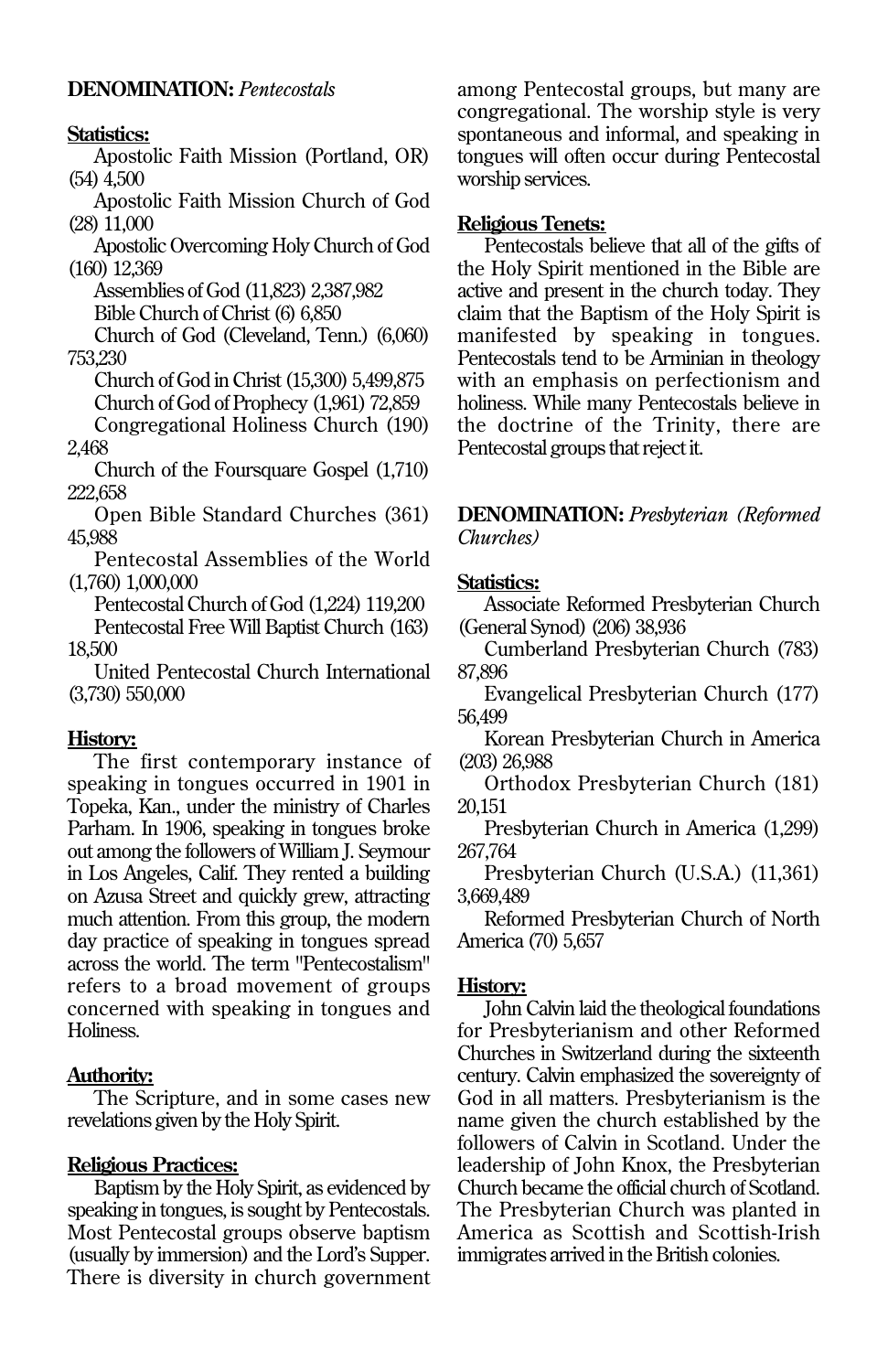# **Authority:**

The Scripture is their sole source of authority.

#### **Religious Practices:**

Presbyterians practice baptism (including infants) and the Lord's Supper with the elements symbolizing Christ's spiritual presence. Their worship services have little liturgy and the sermon is considered the most important part of the service.

#### **Religious Tenets:**

The Westminster Confession of Faith summaries the established Presbyterian beliefs. Their Calvinistic theology has traditionally been summarized by the acrostic TULIP: Total depravity, Unconditional election, Limited atonement, Irresistible grace, and Perseverance of the saints.

# **DENOMINATION:** *Roman Catholic*

#### **Statistics:**

(19,726) 60,280,454

#### **History:**

Roman Catholics claim the Apostle Peter, the first Bishop of Rome, founded their church. Secular historians date the beginning of the Roman Catholic Church as an institution (with centralization and papal authority) to the fifth and sixth centuries.

#### **Authority:**

Scripture, Tradition, and the Magisterium (teaching authority) of the church are the three sources of authority for the Roman Catholic Church.

#### **Religious Practices:**

There are seven sacraments in the Roman Catholic Church: baptism (includes infant), confirmation, Eucharist (Mass), penance (confession), matrimony, and the anointing of the sick. Roman Catholic services are liturgical, but since Vatican II, the services are performed in the language spoken by the parishioners. The Bishop of Rome is the head of the Roman Catholic Church.

# **Religious Tenets:**

Roman Catholics affirm the triune nature of

the God of the Bible. They believe that the pope is capable of making infallible statements on matters of faith. They maintain that Mary was born without original sin, that she continued as a virgin throughout her life, and that at the end of her days on earth she was taken up body and soul into heaven. Catholics believe that Mary and other saints can hear their prayers. Roman Catholics also distinguish between mortal and venial sin. Mortal sin destroys the sanctifying grace of God within the individual and necessitates forgiveness through the sacrament of penance. Venial sin is a sin that either is not serious, or does not involve full knowledge or complete consent. Unlike mortal sin, it does not destroy the saving grace of God in the individual.

#### **DENOMINATION:** United Church of Christ

#### **Statistics:**

(6,145) 1,472,213

#### **History:**

The United Church of Christ is the result of several mergers involving four distinct denominations. The last merger occurred in 1957 and established the United Church of Christ. The four denominations making up this new church are the Congregational, Christian, Evangelical Synod, and the Reformed Church.

#### **Authority:**

The Scripture is their source of authority. But members are free to follow their own perception of God's will.

#### **Religious Practices:**

Baptism (including infant) and the Lord's Supper is observed by the United Church of Christ. They tend to have simple worship services with the sermon as the central focus. Their churches are free to act in accordance with the collective decision of its members.

#### **Religious Tenets:**

The United Church of Christ adopted a non-binding statement of faith in Oberlin, Ohio in 1959. It stresses the priesthood of all believers and the freedom of members to believe and act in accordance with their perception of God's will. The church also encourages its members to work for justice and the liberation of all people.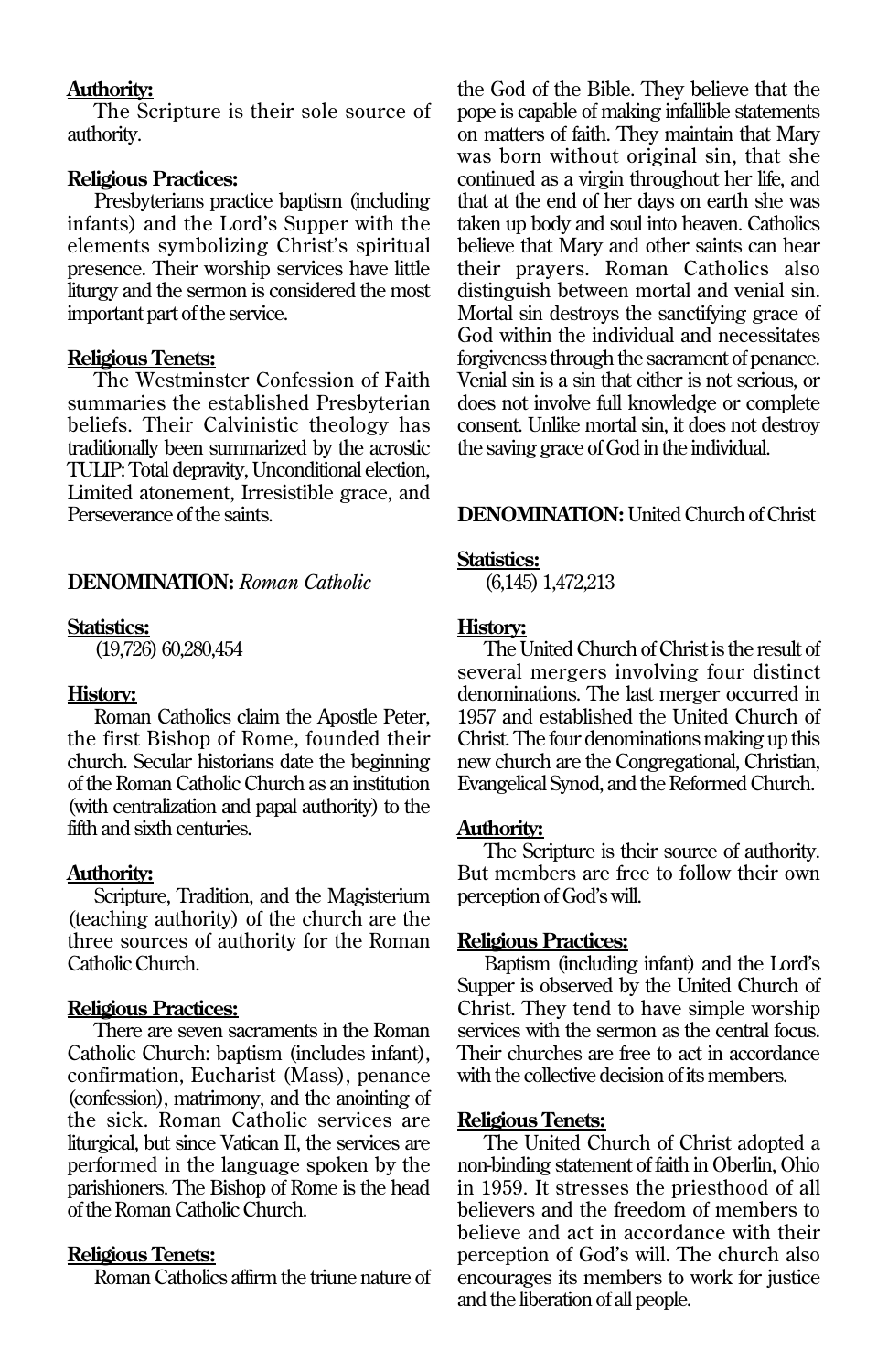\*All statistics are from the *1996 Yearbook of American & Canadian Churches*, © National Council of the Churches of Christ in the USA, or from the *1997 Yearbook of American and Canadian Churches* Web site at www.dnaco.net/~kbedell/ybstats2.htm.